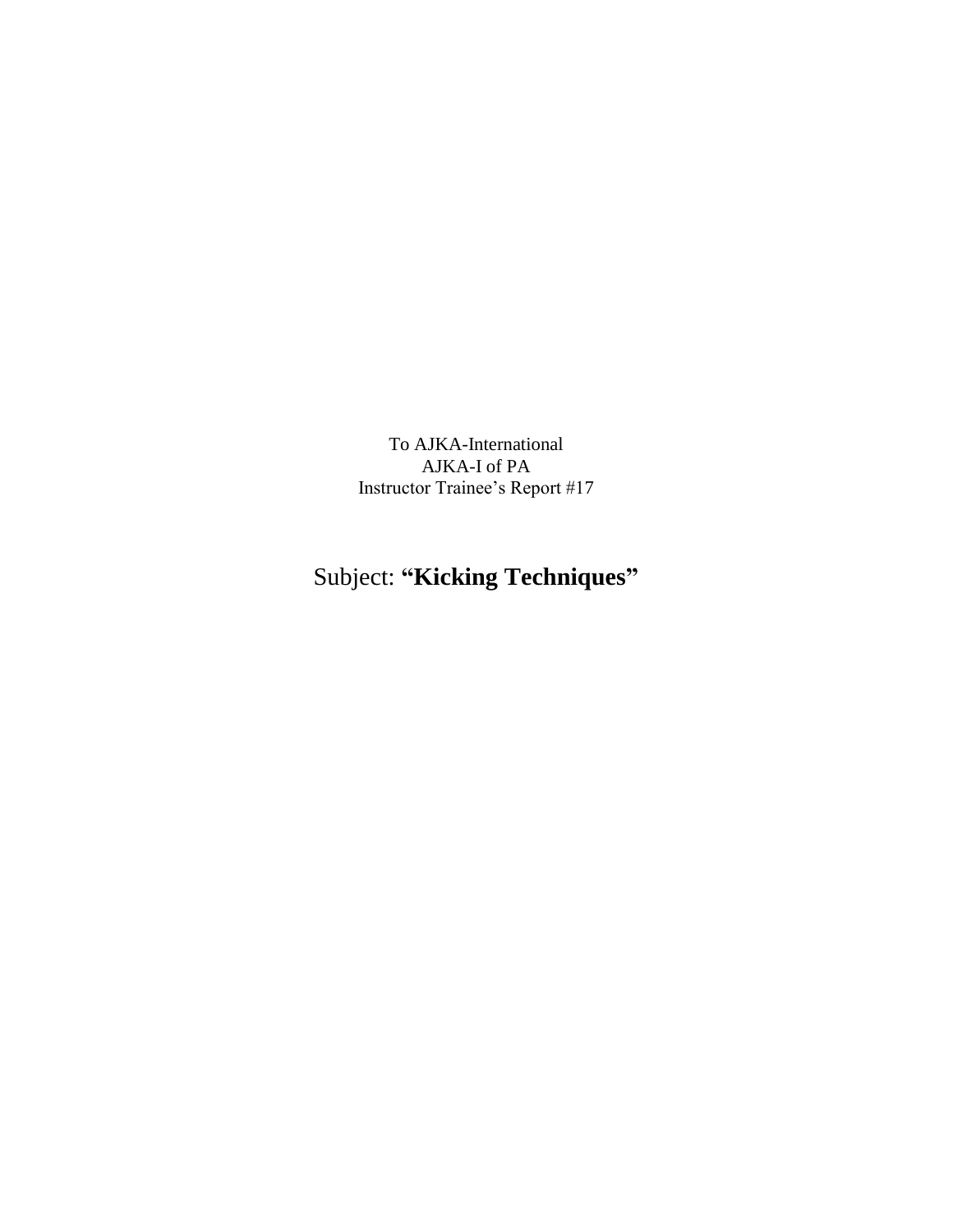To AJKA-International AJKA-I of PA Instructor's Trainee Report #17 Subject: "Kicking Techniques"

 $\overline{a}$ 

In Karate we train to make our feet/legs as equally a weapon as our hands. In no other sport are feet training as rigorously – this is a unique feature of karate.<sup>1</sup> Since we do not use our feet in a large variety of ways as we do our hands they must be forged into effective weapons. This is not an overnight task, but must be worked up over the karatekas lifetime.

Kicking techniques (geri) are very powerful and dynamic. This is due to (1) the relative size of the muscles in the legs as compared with those in other parts of the body, and (2) the superior ability of the gluteus muscles to connect the hips' movement to the leg's technique as compared with other muscles of the body. However, muscles must be made strong for kicks. One very important principal is that strength is more important than flexibility when delivering an effective kick.

In addition to possessing this greater relative power, kicking techniques also have the potential to deliver that power over a longer distance since the legs are the longest of the body's limbs. However, kicking leaves the karate-ka vulnerable because they are standing on one leg (sagi ashi dashi – one leg stance).

All karate techniques are generated by a moving hip and kicking techniques are no exception. The body action which generates this hip movement during the execution of a kick, when the axis of rotation is horizontal, is known as a pendulum movement. A characteristic common to all kicking techniques is that of the driving support leg. This driving support leg coupled with the pendulum motion of the hips propels the body toward the target so that, at the moment of impact, the body's center of gravity is between the support foot and the target. The use of the pendulum motion allows the karate-ka to kick with his whole body instead of just the leg.

Special attention must be paid to the stationary leg, shifting of balance and the withdrawal of the kicking foot. Since the stationary foot must bear the full weight of the body the feet must be flat to the floor and must be in a strong stance – facing the direction of the kick. You must then shift your balance past center of gravity towards the target when kicking to give it striking force. The kick bears none of the weight and simply thrusts in the direction of the target.

When kicking it is important that you deliver 80% power into the kick and you use 100% power to retract the kick. This will avoid having it grabbed by an opponent and will enable you to prepare for the next technique. Also, the height of the kick is directly related to the height of the knee.

<sup>&</sup>lt;sup>1</sup> Nishiyama, Hidetaka, Karate The Art of "Empty –Hand" Fighting, Tuttle Publishing 1960 p.118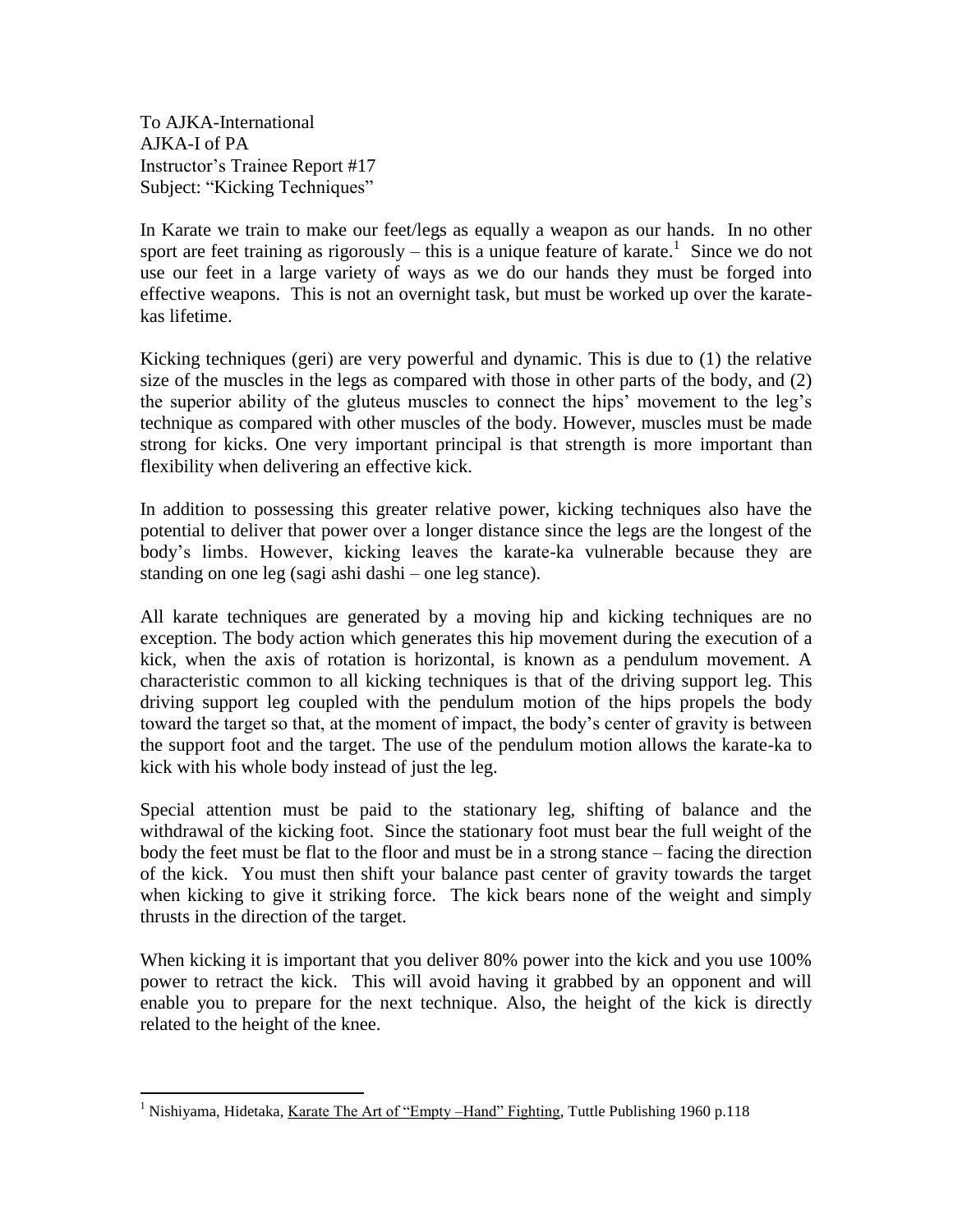Momentum is necessary to create force and this is especially easy with kicking techniques because of the size and strength of the legs and the direct connection between the legs and the hips. To convert momentum to force an abrupt change in speed at the end of a technique is necessary. It is also important to deliver the force of the blow to the smallest possible striking area. This concentrates the impact on a single point, and delivers the impact in the shortest possible period of time.

While there are four kinds of kicking techniques (snap-kicking, thrust-kicking, striking and special kicks) the two main categories are thrust kicks and snap kicks. With either thrusting or snapping actions the proper use of the muscles and control over the supporting leg and hips to maintain balance is necessary to create techniques with maximum force.

## **Snap Kicks:**

Snap kicks are very practical kicks for karate-ka of any level. A snap kick uses the powerful muscles of the legs; their greater mass and the long distance traveled by the leg during a kicking action allow a kick to develop a large amount of momentum. Snap kicks then utilize sharp recoil to reverse the direction of the strike just at the moment of impact. Because of the short contact time of the foot during the strike the force of impact is not reabsorbed into the body. This delivers the maximum impact force to the target without destroying the karate-ka's balance.

When delivering any kick, the karate-ka is vulnerable because kicks are delivered while standing on one leg. This is especially true when kicking for higher targets which are within the opponent's arms reach. Snap kicks overcome this because the recoil retracts the kicking foot before an opponent has a chance to grab the leg. The recoil also allows the karate-ka to draw the body together quickly and then use the drive from the supporting leg to deliver a powerful follow through technique after the kick.

| <b>Front Kick</b>            | Mae Geri Keage       |
|------------------------------|----------------------|
| Side Snapping kick           | Yoko Geri Keage      |
| Roundhouse Kick              | Mawashi Geri         |
| <b>Outside Crescent Kick</b> | Mikazuki Geri (soto) |
| <b>Inside Crescent Kick</b>  | Mikazuki Geri (uchi) |
| <b>Back Kick</b>             | Ushiro Geri Keage    |

Types of Snapping Kicks:

The front kick can be delivered from the front or rear leg. Kicking with the rear leg is more common and more comfortable for most practitioners. The rear-leg front kick is a natural motion; it's easier for kickers to shift their balance and put their weight behind the kick. The rear-leg kick, especially from a relatively deep stance, often enables kickers to crash right through an opponent's block. The lead-leg front kick is quicker but considerably less powerful than its rear-leg counterpart. Its main use in self-defense is as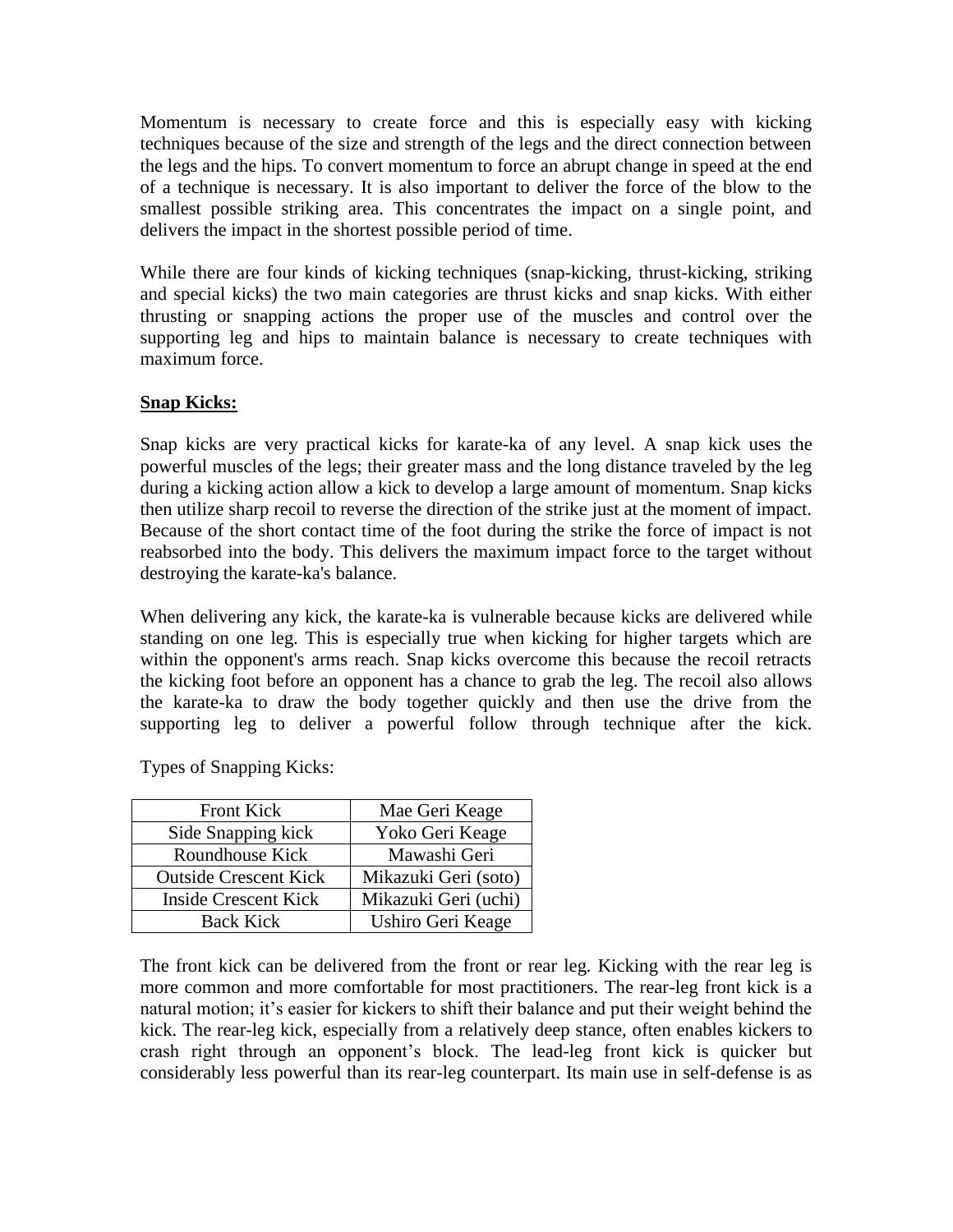a stunning setup technique that off-balances an adversary and paves the way for heavier blows. It's also used in free sparring primarily as a range-finder and setup technique.

## **Thrust Kicks:**

The thrust kick is the more powerful of the two variations. It uses not only the snap of the lower leg but also the drive and follow-through of the hips. As with the front snap kick, the knee is brought up quickly. But to recruit more power, the knee lift is preceded by a thrust of the hips. This motion brings the largest muscles of the body into play, and instead of producing a snapping impact, it generates penetrating, disabling force. A thrust kick utilizes the same principles as a punch. A thrust kick brings the leg to an immediate stop on impact with the target, locking the kicking knee into position so there is no give on impact.

The three main kicks in this category are side thrust kick, back thrust kick and Stamping kick. As in all karate techniques proper control over balance, correct synchronization of muscle groups and proper direction of force is necessary to create powerful kicks. Like the snap kick, thrust kicks create momentum by putting the body weight into motion. However, unlike snap kicks which use a very short contact time upon impact, thrust kicks lock the body and kicking leg into position to redirect the counter-shock of the blow to the floor.

Because of the longer contact time with the kicking foot and the vulnerable position of the person delivering a thrust kick, the most practical targets for thrust kicks are low. However to develop muscle strength and flexibility, as well as coordination and balance thrust kicks are typically practiced while kicking for higher targets. Also, because of the high risk of knee injury to training partners, thrust kicks usually are aimed above the belt during kumite practice

| Side Thrust Kick     | Yoko Geri Kekomi   |
|----------------------|--------------------|
| <b>Back Kick</b>     | Ushiro Geri Kekomi |
| <b>Stamping Kick</b> | Fumikomi           |
| <b>Hook kicks</b>    | Kage geri          |

Types of Snapping Kicks:

## **Other kinds of kicks**:

There are two other kinds of kicks that a karate-ka should practice: **Striking Kicks** and **Special Kicks**. The use of knees (hittsui-geri) are all part of the Striking category. The karate-ka utilizes the pendulum motion to execute a front knee kick, round house knee kick and flying knee. The knee strike is effective for close in fighting. The straight knee (also known as a front knee) is a typical knee strike, and involves thrusting the front of the knee into the head or body of an opponent. The straight knee can be applied from a stand-up position.